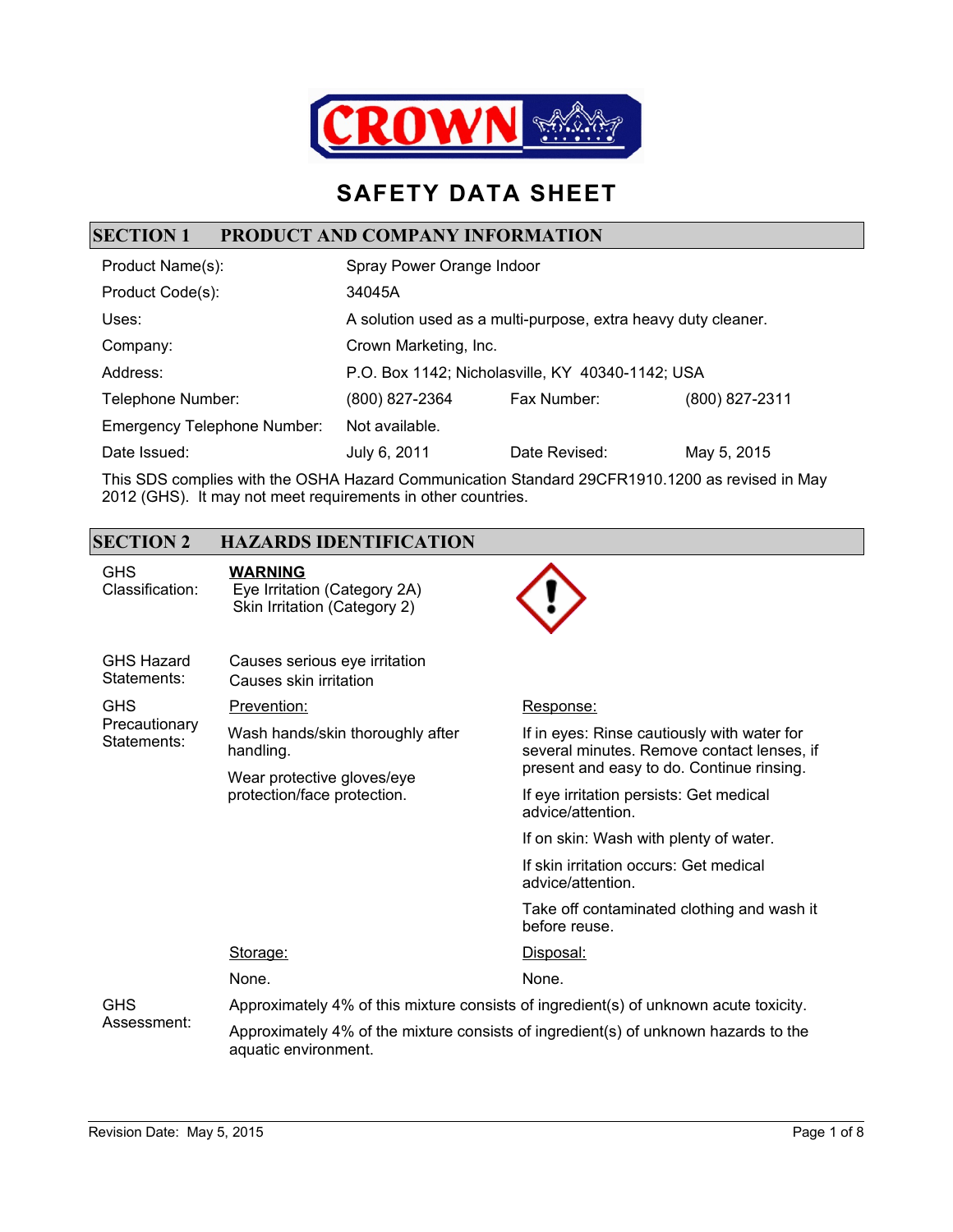# **SECTION 3 COMPOSITION / INGREDIENTS**

| <b>Component</b>                       | <b>CAS Number</b> | <b>EC Number</b> | <b>Concentration</b> |
|----------------------------------------|-------------------|------------------|----------------------|
| <b>IWater</b>                          | 7732-18-5         | 231-791-2        | $85.0 - 97.0\%$      |
| <b>Ethylene Glycol Monobutyl Ether</b> | 111-76-2          | 203-905-0        | $3.0 - 3.9\%$        |
| Sodium metasilicate                    | 6834-92-0         | 229-912-9        | $0.5 - 2.0\%$        |

Trade Secret Claims: Specific chemical identity and/or exact percentage (concentration) of components has been withheld as a trade secret.

#### **SECTION 4 FIRST AID MEASURES**

| First Aid - Eyes:               | In case of contact, immediately flush eyes with plenty of water for at least 15<br>minutes. Get medical attention, if irritation develops.                                                                                                                                                                                                                                                                       |
|---------------------------------|------------------------------------------------------------------------------------------------------------------------------------------------------------------------------------------------------------------------------------------------------------------------------------------------------------------------------------------------------------------------------------------------------------------|
| First Aid - Skin:               | In case of contact, immediately flush skin with plenty of water for at least 15<br>minutes while removing contaminated clothing and shoes. Get medical attention<br>immediately if irritation develops and/or persists. Wash contaminated clothing<br>before reuse.                                                                                                                                              |
| First Aid - Ingestion:          | If swallowed and feel unwell, call a physician or poison control center. DO NOT<br>induce vomiting unless directed to do so by a physician or poison control center. If<br>victim is fully conscious, give a cupful of water. Never give anything by mouth to<br>an unconscious person.                                                                                                                          |
| First Aid - Inhalation:         | If respiratory symptoms or other symptoms of exposure develop, move victim away<br>from source of exposure and into fresh air. If symptoms persist, seek immediate<br>medical attention. If victim is not breathing, clear airway and immediately begin<br>artificial respiration. If breathing difficulties develop, oxygen should be<br>administered by qualified personnel. Seek immediate medical attention. |
| Effects - Acute and<br>Delayed: | Important Symptoms / Tissue redness/irritation, headache, nausea.                                                                                                                                                                                                                                                                                                                                                |
| Advice to Physician:            | Treat symptomatically.                                                                                                                                                                                                                                                                                                                                                                                           |

#### **SECTION 5 FIRE FIGHTING MEASURES**

| <b>Extinguishing Media:</b>                               | Treat surrounding material. Water spray, dry chemical, carbon dioxide, or<br>foam is recommended. Carbon dioxide can displace oxygen. Use caution<br>when applying carbon dioxide in confined spaces. |
|-----------------------------------------------------------|-------------------------------------------------------------------------------------------------------------------------------------------------------------------------------------------------------|
| Specific Hazards:                                         | This product is not flammable. This product may give rise to hazardous<br>vapors in a fire. Vapors/fumes may be irritating, corrosive and/or toxic.                                                   |
| Protective equipment and<br>procedures for fire-fighters: | Wear full protective clothing and self-contained breathing apparatus.                                                                                                                                 |
| <b>Additional Advice:</b>                                 | None.                                                                                                                                                                                                 |

### **SECTION 6 ACCIDENTAL RELEASE MEASURES**

| <b>Spill Procedures:</b>          | Wipe up spills with an absorbent towel/material and transfer into suitable<br>containers for recovery or disposal. Finally flush area with water.                                                                                            |
|-----------------------------------|----------------------------------------------------------------------------------------------------------------------------------------------------------------------------------------------------------------------------------------------|
| Personal Precautions:             | Wear suitable protective clothing.                                                                                                                                                                                                           |
| <b>Environmental Precautions:</b> | BULK QUANTITIES: Prevent this materials from entering drains or water<br>courses. Do not discharge directly to a water source. Advise Authorities if<br>spillage has entered watercourse or sewer or has contaminated soil or<br>vegetation. |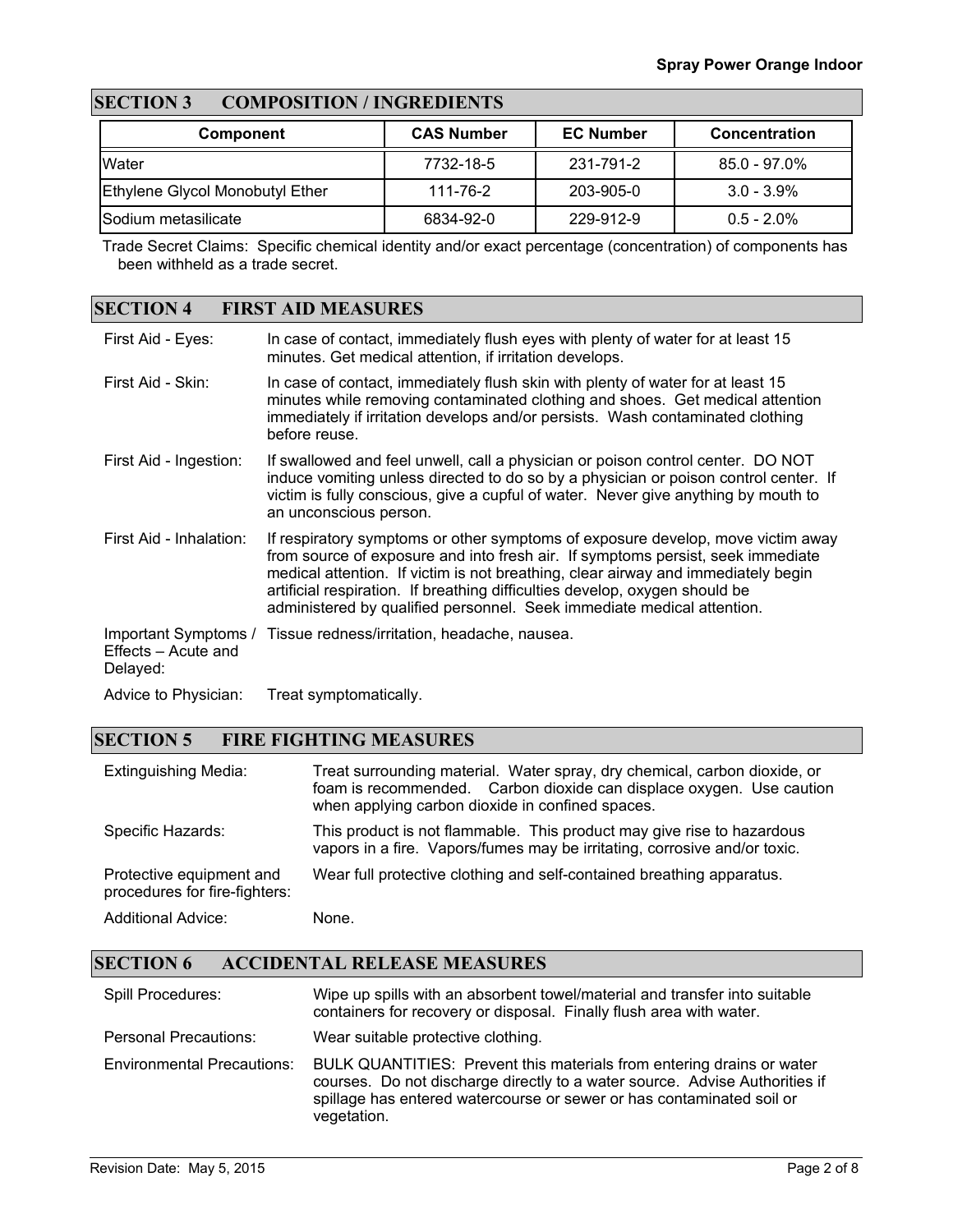# **SECTION 7 HANDLING AND STORAGE**

| Handling:                 | Use this material in a well-ventilated area. If exposed to the solution, avoid contact<br>with skin and eyes. Wash thoroughly after handling solution.                                     |
|---------------------------|--------------------------------------------------------------------------------------------------------------------------------------------------------------------------------------------|
| Storage:                  | Use and store this material in dry areas at ambient temperatures away from heat,<br>direct sunlight and hot metal surfaces. Keep away from any incompatible materials<br>(see Section 10). |
| <b>Additional Advice:</b> | Store in original container. Store as directed by the manufacturer.                                                                                                                        |

# **SECTION 8 EXPOSURE CONTROLS AND PERSONAL PROTECTION**

| Occupational Exposure<br>Standards:     | Exposure limits are listed below, if they exist.                                                                                                                                                                    |
|-----------------------------------------|---------------------------------------------------------------------------------------------------------------------------------------------------------------------------------------------------------------------|
| Water:                                  | None.                                                                                                                                                                                                               |
| Ethylene Glycol<br>Monobutyl Ether:     | ACGIH TLV: 20 ppm TWA.<br>EU: 20 ppm (98mg/m3) TWA.<br>EU: 50 ppm (246mg/m3) STEL.<br>UK: 25 ppm TWA.<br>UK: 50 ppm STEL.<br>OSHA PEL: 50 ppm TWA.                                                                  |
| Sodium metasilicate:                    | None.                                                                                                                                                                                                               |
| <b>Engineering Control</b><br>Measures: | Engineering methods to prevent or control exposure are preferred. Methods<br>include process or personnel enclosure, mechanical ventilation (local<br>exhaust), and control of process conditions.                  |
| <b>Respiratory Protection:</b>          | A NIOSH certified self-contained breathing apparatus or air purifying<br>respirator with an organic cartridge may be used under conditions where<br>airborne concentrations are expected to exceed exposure limits. |
| Hand Protection:                        | The use of gloves impervious to the specific material handled is advised to<br>prevent skin contact, possible irritation and skin damage (see glove<br>manufacturer literature for information on permeability).    |
| Eye Protection:                         | Approved eye protection to safeguard against potential eye contact,<br>irritation, or injury is recommended. Depending on conditions of use,<br>goggles or a face shield may be necessary.                          |
| <b>Body Protection:</b>                 | Not required under normal use.                                                                                                                                                                                      |

### **SECTION 9 PHYSICAL AND CHEMICAL PROPERTIES**

| <b>Physical State:</b>                        | Liquid                                                                                  |
|-----------------------------------------------|-----------------------------------------------------------------------------------------|
| Color:                                        | Colorless                                                                               |
| Odor:                                         | Mild, ether-like                                                                        |
| Odor Threshold:                               | 9.3 mg/l (Ethylene glycol monobutyl ether)                                              |
| pH:                                           | $12.0 - 13.0$                                                                           |
| Melting Point/Range (°C/°F):                  | ca. $0^{\circ}$ C / 32 $^{\circ}$ F (Water)                                             |
| Boiling Point/Range (°C/°F):                  | ca. 100°C / 212°F (Water)                                                               |
| Flash Point (PMCC) (°C/°F):                   | > 94°C / 201°F                                                                          |
| Evaporation Rate:                             | Not available.                                                                          |
| Flammability / Explosivity Limits in Air (%): | Not available.                                                                          |
| Vapor Pressure:                               | 0.88 mmHg (25°C) (Ethylene glycol monobutyl ether)<br>23.8 mmHg $(25^{\circ}C)$ (Water) |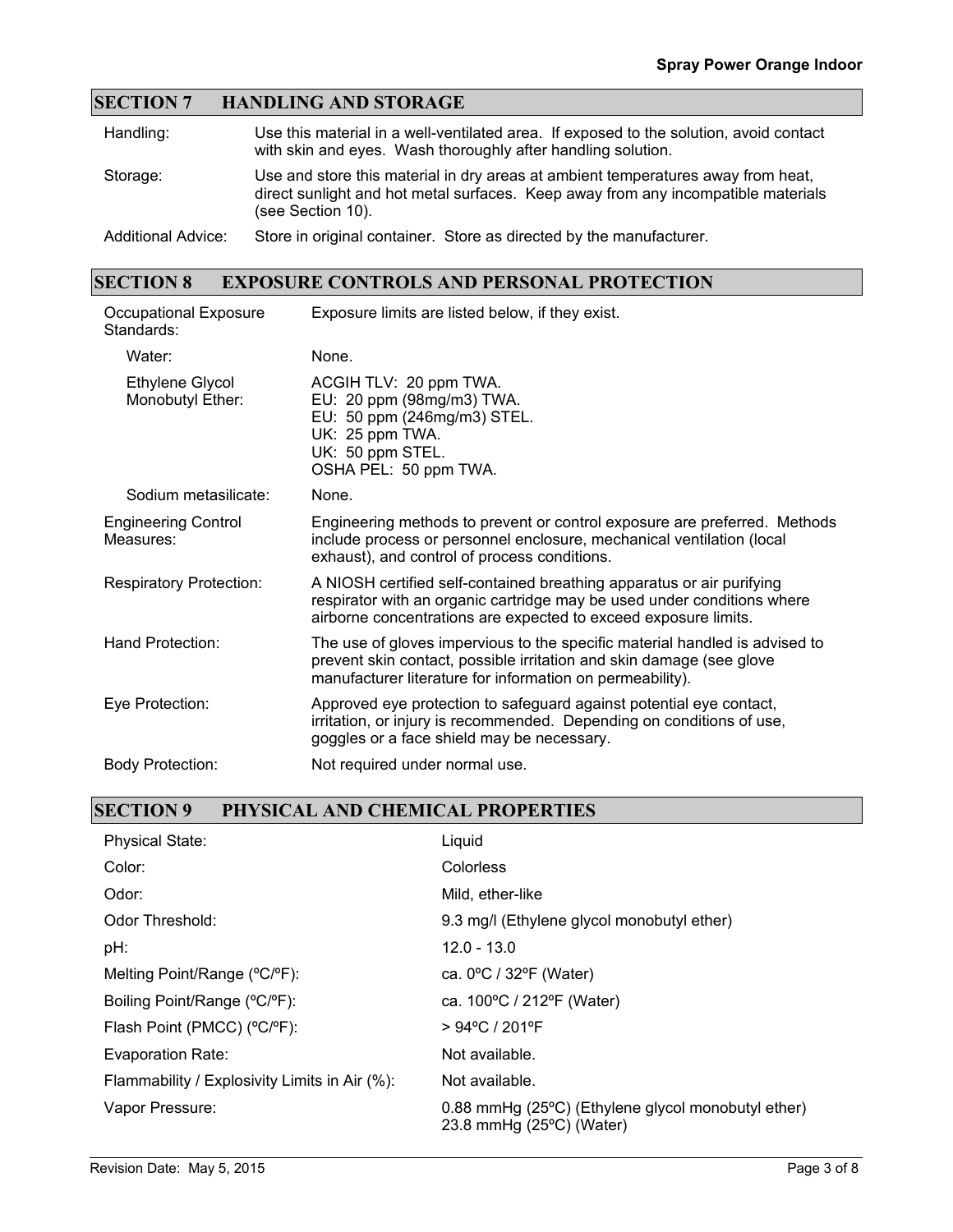# **SECTION 9 PHYSICAL AND CHEMICAL PROPERTIES**

| Vapor Density (Air = $1$ ):           | Not available.                                  |
|---------------------------------------|-------------------------------------------------|
| <b>Relative Density:</b>              | 1.022(20°C)                                     |
| Solubility in Water:                  | Completely soluble.                             |
| Partition Coefficient:                | Not available.                                  |
| Autoignition Temperature (°C/°F):     | Not available.                                  |
| Decomposition Temperature (°C/°F):    | Not available.                                  |
| Viscosity:                            | Not available.                                  |
| <b>Explosive Properties:</b>          | None.                                           |
| <b>Oxidizing Properties:</b>          | None.                                           |
| Volatile Organic Content (VOC) (g/l): | ca. 30.7 - 39.9 g/l (as defined by 40CFR51.100) |

### **SECTION 10 STABILITY AND REACTIVITY**

| Reactivity:                          | Product will not undergo additional reaction.                                                                                            |
|--------------------------------------|------------------------------------------------------------------------------------------------------------------------------------------|
| Stability:                           | Stable under normal storage conditions.                                                                                                  |
| Hazardous Polymerization:            | Will not occur.                                                                                                                          |
| Conditions to Avoid:                 | Contact with incompatible materials, excessive heat.                                                                                     |
| Incompatibilities:                   | Oxidizing agents, strong acids.                                                                                                          |
| Hazardous Decomposition<br>Products: | Oxides of carbon, oxides of nitrogen, oxides of phosphorus, oxides of<br>sodium, oxides of sulfur, oxides of silicon, toxic by-products. |

# **SECTION 11 TOXICOLOGICAL INFORMATION**

*If available, toxicity data for the product is given; otherwise component data is listed.*

| <b>Acute Toxicity:</b>                | This product is not expected to be appreciably toxic.<br>(Water) No data.<br>(Ethylene glycol monobutyl ether) Oral LD50 (rat) 1.48 g/kg; Dermal LD50<br>(rabbit) 400 mg/kg; Inhalation LC50 (rat) 450-486 ppm/4 hr<br>(Sodium metasilicate) Oral LD50 (rat) 1280 mg/kg |
|---------------------------------------|-------------------------------------------------------------------------------------------------------------------------------------------------------------------------------------------------------------------------------------------------------------------------|
| Skin Corrosion / Irritation:          | The product may be irritating to the skin.<br>(Water) No data.<br>(Ethylene glycol monobutyl ether) Slightly irritating to skin (rabbit).<br>(Sodium metasilicate) Corrosive to skin.                                                                                   |
| Serious Eye Damage /<br>Irritation:   | The product may be severely irritating to the eyes.<br>(Water) No data.<br>(Ethylene glycol monobutyl ether) Irritating to eyes (rabbit)<br>(Sodium metasilicate) Corrosive to eyes (rabbit). Irritating to eyes (rabbit -<br>$5\%)$                                    |
| Respiratory or Skin<br>Sensitization: | The product is not expected to be dermally sensitizing.<br>(Water) No data.<br>(Ethylene glycol monobutyl ether) Not sensitizing in guinea pigs.<br>(Sodium metasilicate) Not dermally sensitizing (mouse).                                                             |
| Mutagenicity:                         | This product is not expected to be mutagenic.<br>(Water) No data.<br>(Ethylene glycol monobutyl ether) Generally not regarded as genotoxic.<br>(Sodium metasilicate) Not mutagenic (Ames test system and chromosome<br>aberration assay).                               |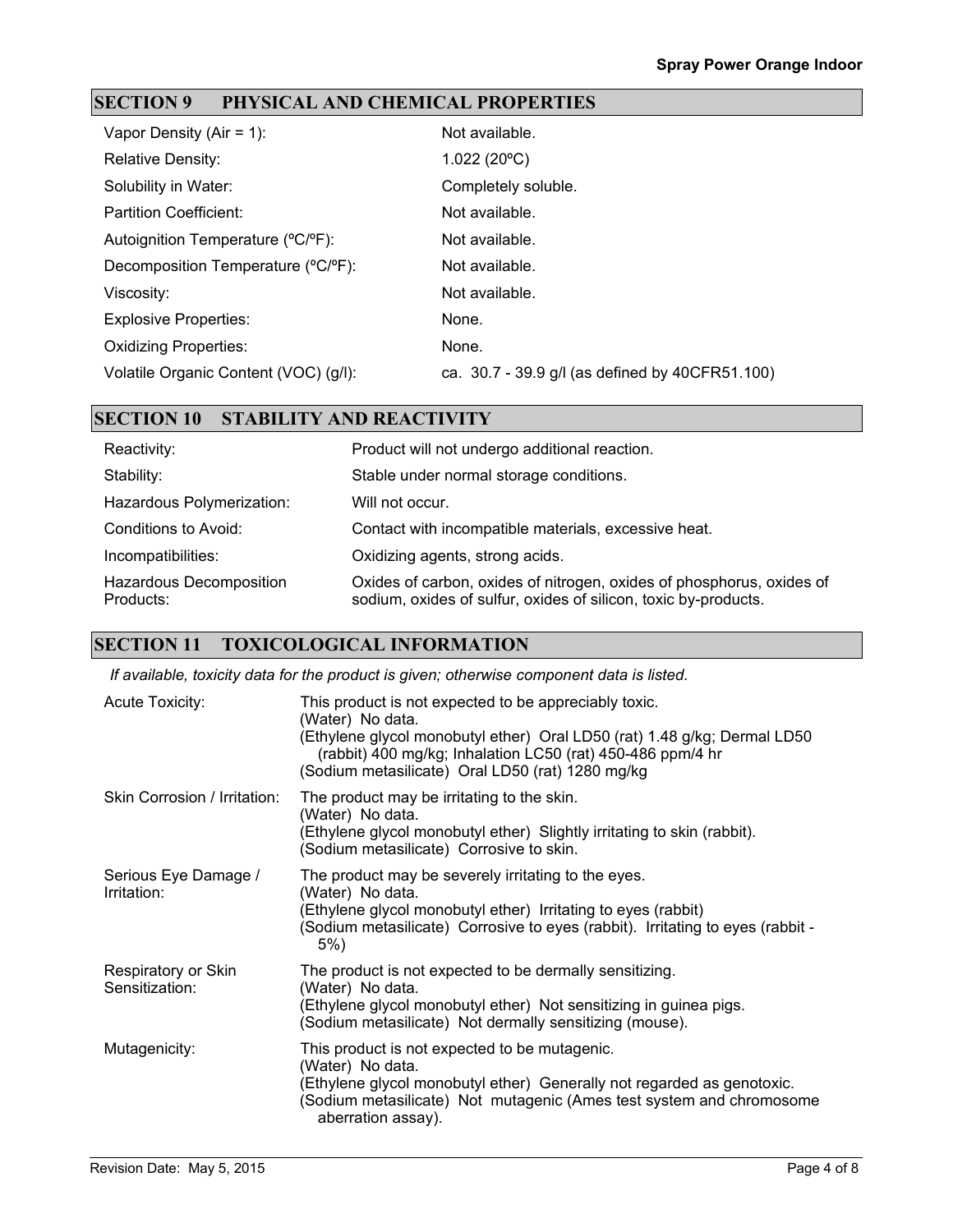## **SECTION 11 TOXICOLOGICAL INFORMATION**

| Carcinogenicity:                                                                                        | This product is not expected to be carcinogenic.<br>(Water) No data.<br>(Ethylene glycol monobutyl ether) In inhalation studies there was some<br>evidence of carcinomas of the liver and stomach in mice. Studies on rats<br>were equivocal. Classified as non-carcinogenic in humans (IARC).<br>(Sodium metasilicate) No data. |
|---------------------------------------------------------------------------------------------------------|----------------------------------------------------------------------------------------------------------------------------------------------------------------------------------------------------------------------------------------------------------------------------------------------------------------------------------|
| Reproductive /<br>Developmental Toxicity:                                                               | This product is not expected to be developmentally harmful.<br>(Water) No data.<br>(Ethylene glycol monobutyl ether) No adverse reproductive or developmental<br>effects have been observed at less than toxic doses.<br>(Sodium metasilicate) No data.                                                                          |
| Chronic/Subchronic<br><b>Toxicity: Specific Target</b><br>Organ/Systemic Toxicity -<br>Single Exposure: | (Water) No data.<br>(Ethylene glycol monobutyl ether) Significant changes to red blood cells have<br>been observed in rats and mice.<br>(Sodium metasilicate) No data.                                                                                                                                                           |
| Chronic/Subchronic<br>Toxicity: Specific Target<br>Organ/Systemic Toxicity -<br>Repeated Exposure:      | (Water) No data.<br>(Ethylene glycol monobutyl ether) Adverse effects on the central nervous<br>system, kidneys and liver occur at higher exposure concentrations than do<br>the blood effects in rats.<br>(Sodium metasilicate) Orally dosed dogs developed kidney damage; this<br>effect was not observed in rats.             |
| <b>Aspiration Hazard:</b>                                                                               | This product is not expected to be an aspiration hazard.                                                                                                                                                                                                                                                                         |
| Additional Information:                                                                                 | None.                                                                                                                                                                                                                                                                                                                            |

#### **SECTION 12 ECOLOGICAL INFORMATION**

*If available, ecological data for the product is given; otherwise component data is listed.*

| <b>Acute Ecotoxicity:</b>  | This product is not expected to be appreciably toxic to aquatic species.<br>(Water) No data.<br>(Ethylene glycol monobutyl ether) LC50 (Rainbow trout) > 1000 mg/l/96 hr;<br>LC50 (Fathead minnow) 2137 mg/l/96 hr; LC50 (Daphnia magna) 1720<br>$mg/l/24$ hr.<br>(Sodium metasilicate) LC50 (Mosquito fish) 2320 mg/l/96 hr. |
|----------------------------|-------------------------------------------------------------------------------------------------------------------------------------------------------------------------------------------------------------------------------------------------------------------------------------------------------------------------------|
| Mobility:                  | (Water) No data.<br>(Ethylene glycol monobutyl ether) Expected to have high mobility based<br>upon an estimated Koc of 67.<br>(Sodium metasilicate) No data.                                                                                                                                                                  |
| Persistence/Degradability: | (Water) No data.<br>(Ethylene glycol monobutyl ether) Expected to rapidly degrade in water.<br>(Sodium metasilicate) No data.                                                                                                                                                                                                 |
| Bioaccumulation:           | (Water) No data.<br>(Ethylene glycol monobutyl ether) An estimated BCF of 3 suggests the<br>potential for bioconcentration in aquatic organisms is low.<br>(Sodium metasilicate) No data.                                                                                                                                     |
| Other adverse effects:     | None.                                                                                                                                                                                                                                                                                                                         |

#### **SECTION 13 DISPOSAL CONSIDERATION**

Environmental precautions: BULK QUANTITIES: Prevent the material from entering drains or water courses. Do not discharge directly to a water source. Advise Authorities if spillage has entered watercourse or sewer or has contaminated soil or vegetation.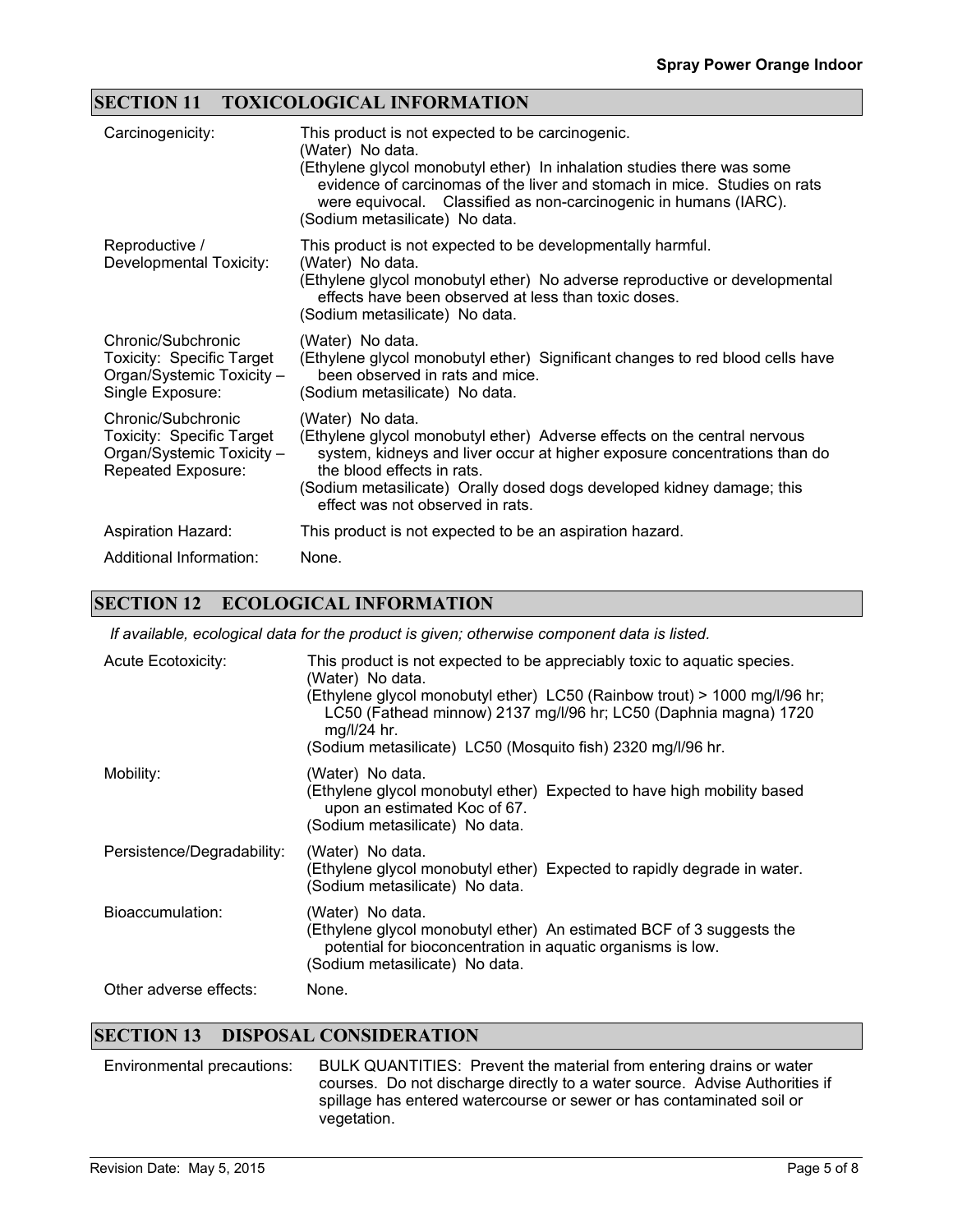### **SECTION 13 DISPOSAL CONSIDERATION**

| Product Disposal:          | Dispose in accordance with all local, state (provincial), and federal<br>regulations. Under RCRA, it is the responsibility of the product's user to<br>determine at the time of disposal, whether the product meets RCRA criteria<br>for hazardous waste. This is because the product uses, transformations,<br>mixtures, processes, etc. may render the resulting materials hazardous. |
|----------------------------|-----------------------------------------------------------------------------------------------------------------------------------------------------------------------------------------------------------------------------------------------------------------------------------------------------------------------------------------------------------------------------------------|
| <b>Container Disposal:</b> | Do not remove label until container is thoroughly cleaned. Empty<br>containers may contain hazardous residues. This material and its<br>container must be disposed of in a safe way.                                                                                                                                                                                                    |

### **SECTION 14 TRANSPORT INFORMATION**

| DOT Proper Shipping Name:  | Not regulated. |
|----------------------------|----------------|
| UN Number:                 | None.          |
| UN Class:                  | None.          |
| <b>UN Packaging Group:</b> | None.          |
| Reportable Quantity:       | None.          |
| Marine Pollutant:          | None.          |

*Transportation classifications may vary by container volume and may be influenced by regional or country variations in regulations. Consult current IATA Regulations prior to shipping by air.*

## **SECTION 15 REGULATORY INFORMATION**

| <b>US Toxic Substance Control</b><br>Act:               | All components of this product are in compliance with the inventory<br>listing requirements of the U.S. Toxic Substances Control Act (TSCA)<br>Chemical Substance Inventory.                                       |
|---------------------------------------------------------|--------------------------------------------------------------------------------------------------------------------------------------------------------------------------------------------------------------------|
| <b>Canadian Domestic Substance</b><br>List:             | All components of this product are listed or exempt from listing on the<br>Domestic Substance List.                                                                                                                |
| EU Existing Inventory of<br><b>Chemical Substances:</b> | All components of this product are in compliance with the inventory<br>listing requirements of the E.U. Existing Inventory of Chemical<br>Substances (EINECS). All components have been pre-listed under<br>REACh. |
| TSCA Sec. 12(b) Export<br>Notification:                 | This product does not contain a chemical at or above de minimis<br>concentrations which requires reporting.                                                                                                        |
| <b>Canadian WHMIS</b>                                   | D.2.B                                                                                                                                                                                                              |
| Classification:                                         | This product has been classified in accordance with the hazard criteria of<br>the CPR and the SDS contains all of the information required by the<br>CPR.                                                          |
| Massachusetts Right-To-Know:                            | This product contains materials subject to disclosure under the<br>Massachusetts' Right-To-Know Law:<br>- Ethylene glycol monobutyl ether                                                                          |
| New Jersey Right-To-Know:                               | This product contains materials subject to disclosure under the New<br>Jersey's Right-To-Know Law:<br>- Ethylene glycol monobutyl ether (0275)                                                                     |
| Pennsylvania Right-To-Know:                             | This product contains materials subject to disclosure under the<br>Pennsylvania's Right-To-Know Law:<br>- Ethylene glycol monobutyl ether                                                                          |
| California Proposition 65:                              | This product contains materials which the State of California has found<br>to cause cancer, birth defects or other reproductive harm:<br>- Ethylene oxide (trace residual - < 20ppm)                               |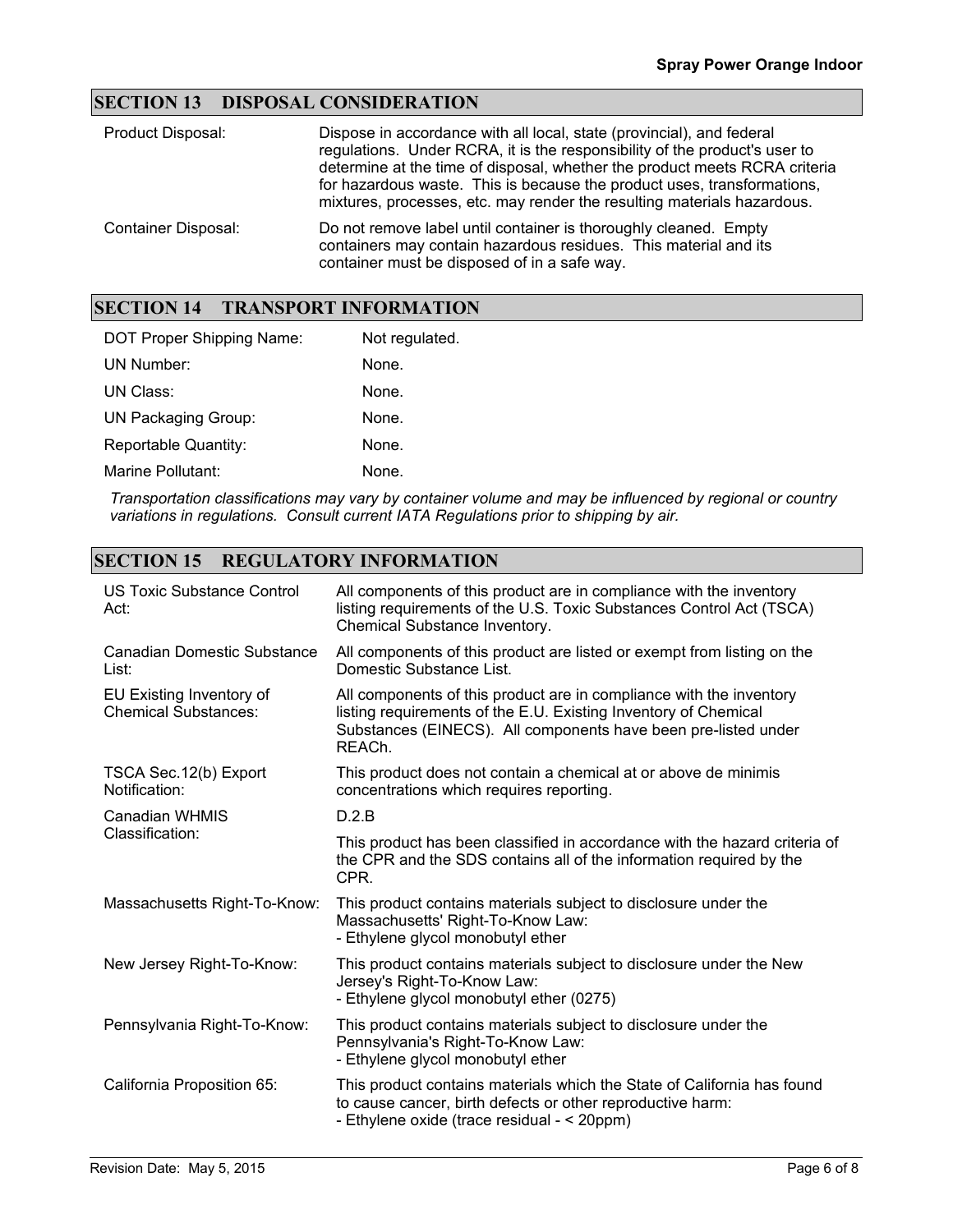# **SECTION 15 REGULATORY INFORMATION**

|                                                                          |                                  | - Formaldehyde (trace residual - < 2ppm)<br>- Nitrilotriacetic acid, trisodium salt monohydrate - < 0.003%)                   |
|--------------------------------------------------------------------------|----------------------------------|-------------------------------------------------------------------------------------------------------------------------------|
| <b>SARA TITLE III-Section</b><br>311/312 Categorization (40<br>CFR 370): | Immediate (acute) hazard         |                                                                                                                               |
| SARA TITLE III-Section 313<br>(40 CFR 372):                              | above de minimis concentrations: | This product contains materials which are listed in Section 313 at or<br>- Ethylene glycol monobutyl ether (as glycol ethers) |
| <b>CERCLA Hazardous</b><br>Substance (40 CFR 302)                        | Section 304 of EPCRA:            | This product contains materials subject to reporting under CERCLA and<br>- Ethylene glycol monobutyl ether (as glycol ethers) |
| Water Hazard Class (WGK):                                                |                                  | This product is slightly water-endangering (WGK=1).                                                                           |
| Other Chemical Inventories:                                              | Australia (AICS):                | All components listed or exempt from listing.                                                                                 |
|                                                                          | China (IECSC):                   | All components listed.                                                                                                        |
|                                                                          | Japan (ENCS):                    | All components listed or exempt from listing.                                                                                 |
|                                                                          | Korea (KCI):                     | All components listed or exempt from listing.                                                                                 |
|                                                                          | Philippines (PICCS):             | All components listed.                                                                                                        |

# **SECTION 16 OTHER INFORMATION**

| NFPA Rating - HEALTH:         | 2                                                                                                                                                                                                       |                                                                                                                                                                                                                                                                                                                                                                                                                                                                                                                                                                                                                                                                                                                                                                                                                                                                                                                              |  |
|-------------------------------|---------------------------------------------------------------------------------------------------------------------------------------------------------------------------------------------------------|------------------------------------------------------------------------------------------------------------------------------------------------------------------------------------------------------------------------------------------------------------------------------------------------------------------------------------------------------------------------------------------------------------------------------------------------------------------------------------------------------------------------------------------------------------------------------------------------------------------------------------------------------------------------------------------------------------------------------------------------------------------------------------------------------------------------------------------------------------------------------------------------------------------------------|--|
| NFPA Rating - FIRE:           | 1                                                                                                                                                                                                       |                                                                                                                                                                                                                                                                                                                                                                                                                                                                                                                                                                                                                                                                                                                                                                                                                                                                                                                              |  |
| NFPA Rating - REACTIVITY:     | 0                                                                                                                                                                                                       |                                                                                                                                                                                                                                                                                                                                                                                                                                                                                                                                                                                                                                                                                                                                                                                                                                                                                                                              |  |
| <b>NFPA Rating - SPECIAL:</b> | <b>NONE</b>                                                                                                                                                                                             |                                                                                                                                                                                                                                                                                                                                                                                                                                                                                                                                                                                                                                                                                                                                                                                                                                                                                                                              |  |
| SDS Date Issued:              | July 6, 2011                                                                                                                                                                                            |                                                                                                                                                                                                                                                                                                                                                                                                                                                                                                                                                                                                                                                                                                                                                                                                                                                                                                                              |  |
| <b>SDS Current Version:</b>   | 2.1                                                                                                                                                                                                     | Version Date:<br>May 5, 2015                                                                                                                                                                                                                                                                                                                                                                                                                                                                                                                                                                                                                                                                                                                                                                                                                                                                                                 |  |
| <b>SDS Revision History:</b>  |                                                                                                                                                                                                         | v2.1 Review and update to GHS format.                                                                                                                                                                                                                                                                                                                                                                                                                                                                                                                                                                                                                                                                                                                                                                                                                                                                                        |  |
| Abbreviations:                | GHS:<br>$CAS#$ :<br>OSHA:<br>NFPA:<br>DOT:<br>RCRA:<br>TLV:<br>TWA:<br>PEL:<br>STEL:<br>WEEL:<br>AIHA:<br>NTP:<br>IARC:<br>$R$ :<br>S:<br>LD50:<br>LC50:<br>EC50:<br><b>BCF</b><br>BOD:<br>Koc:<br>Tlm: | Globally Harmonized System of Classification and Labeling of<br>Chemicals<br><b>Chemical Abstract Services Number</b><br>ACGIH: American Conference of Governmental Industrial Hygienists<br>Occupational Safety and Health Administration<br>National Fire Protection Association<br>US Department of Transportation<br>US Resource Conservation and Recovery Act<br><b>Threshold Limit Value</b><br><b>Time-Weighted Average</b><br>Permissible Exposure Limit<br>Short Term Exposure Limit<br>Workplace Environmental Exposure Levels<br>American Industrial Hygiene Association<br>National Toxicology Program<br>International Agency for Research on Cancer<br><b>Risk</b><br>Safety<br>Lethal Dose 50%<br>Lethal Concentration 50%<br><b>Effective Concentration 50%</b><br><b>Bioconcentration Factor</b><br><b>Biological Oxygen Demand</b><br>Soil Organic Carbon Partition Coefficient.<br>Median Tolerance Limit |  |